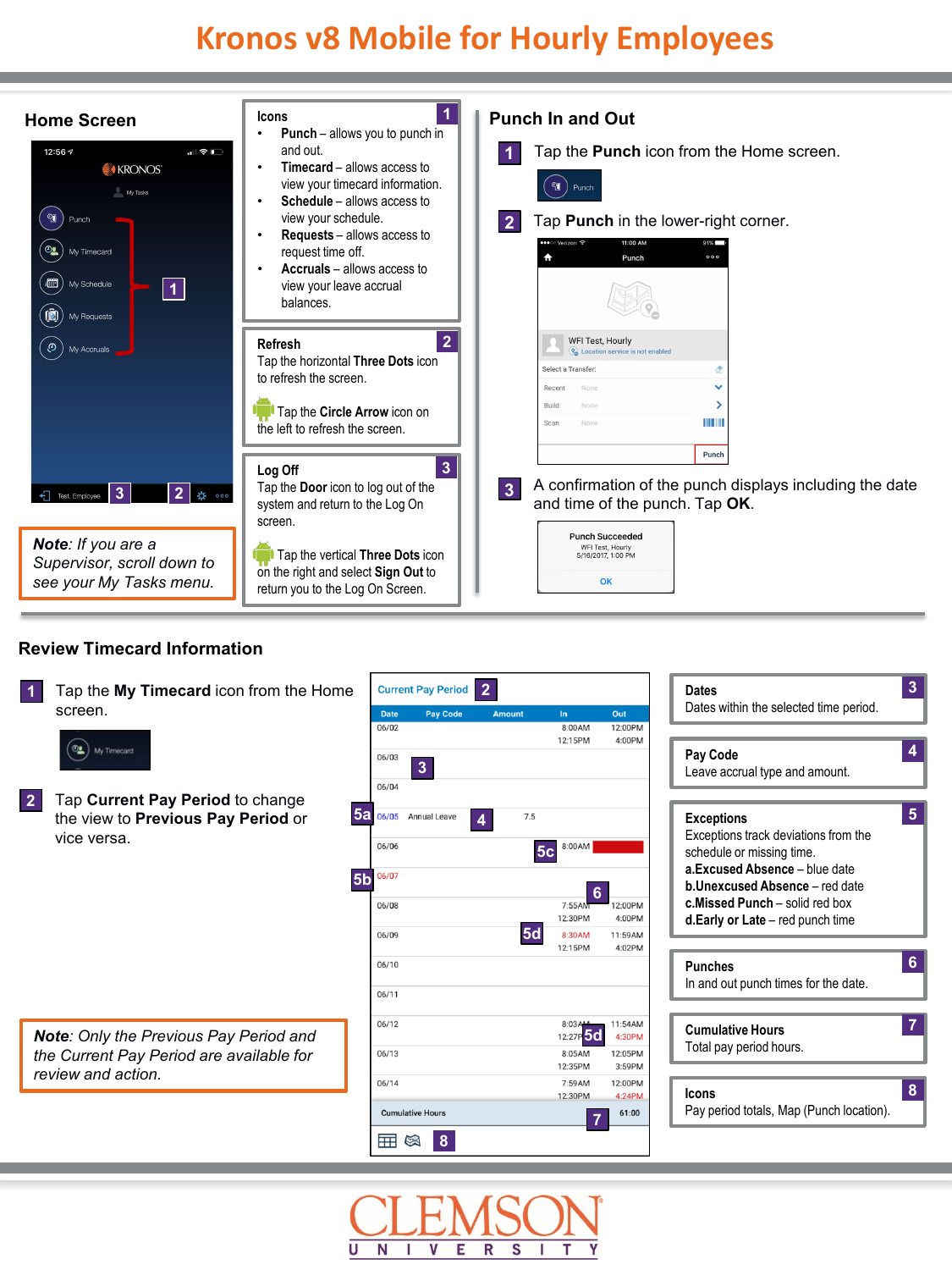| Transfer to a Different Job (if applicable)                                                                                                                                                                                                                                                                                                                                                                                                                              | <b>Approve Your Timecard</b>                                                                                                                                                                                                                                                                                                                                                                                                                                                                                          |  |  |  |
|--------------------------------------------------------------------------------------------------------------------------------------------------------------------------------------------------------------------------------------------------------------------------------------------------------------------------------------------------------------------------------------------------------------------------------------------------------------------------|-----------------------------------------------------------------------------------------------------------------------------------------------------------------------------------------------------------------------------------------------------------------------------------------------------------------------------------------------------------------------------------------------------------------------------------------------------------------------------------------------------------------------|--|--|--|
| $\vert$ 1<br>Tap the Punch icon from the Home screen.<br>୩<br>Punch                                                                                                                                                                                                                                                                                                                                                                                                      | $\vert$ 1<br>Tap the My Timecard icon from the Home screen.<br><sup>OL</sup> My Timecard                                                                                                                                                                                                                                                                                                                                                                                                                              |  |  |  |
| Tap the arrow icon in the <b>Build</b> field.<br>$\overline{2}$<br>WFI Test, Hourly<br>$\overline{2}$<br>Tap anywhere in the<br>Cocation service is not enabled<br><b>Build field.</b><br>ჟ<br>Select a Transfer:<br>v<br>Recent<br>None<br>$\rightarrow$<br>Build<br>None<br><b>THE RE</b><br>Scan<br>None<br>Note: If you enter the same job transfer often, you can<br>tap the Recent field to access recent transfers.                                               | Tap Current Pay Period and select Previous Pay<br>$\overline{2}$<br>Period to change the time period of the timecard.<br>1:18 $\sim$<br>山金田<br>₳<br>Test, Employee<br>000<br><b>Current Pay Period</b><br>Not Approved<br>In<br>Out<br><b>Previous Pay Period</b><br>8:30AM<br>12:00PM<br>5:00PM<br>12:30PM<br><b>Current Pay Period</b><br>12:00PM<br>8:30AM<br>12:30PM<br>5:00PM<br>Review each day and total hours for accuracy.<br>$\mathbf{3}$                                                                   |  |  |  |
| Tap the arrow icon in the Job field.<br>$\overline{3}$<br>2:01 PM<br>$\mathbf{3}$<br>Tap anywhere in the<br>$\overline{\phantom{0}}$<br>Transfer<br>Job field.<br><b>Build Transfer</b><br>$\rightarrow$<br>Job<br>None<br><b>Build from Recent</b><br>Select a job from the list and tap Done in the lower-<br>$\vert 4 \vert$<br>right corner.<br>1:54 PM<br>$\overline{\phantom{0}}$<br>Job Transfer<br><b>Stu Asst V</b><br>Q Search List<br>Stu Asst V<br>✓<br>Done | Tap Approve in the lower-right corner.<br>$\overline{4}$<br>$12:57$ $\triangleleft$<br>$\blacksquare$ $\odot$ $\blacksquare$<br>Test, Employee<br>₳<br>000<br><b>Previous Pay Period</b><br>Not Approved<br>Date<br>Pay Code<br>Amoun<br>Out<br>07/16<br>8:30AM<br>12:00PM<br>12:30PM<br>5:00PM<br>07/17<br>8:30AM<br>12:00PM<br>12:30PM<br>5:00PM<br>12:00PM<br>07/18<br>8:30AM<br>5:00PM<br>12:30PM<br>07/19<br>8:30AM<br>12:00PM<br>12:30PM<br>5:00PM<br>07/20<br><b>Cumulative Hours</b><br>32:00<br>囲<br>Approve |  |  |  |
| Note: If you have access to more than one job, you<br>are prompted to select a Department and Subsection<br>code before selecting a Job.<br>Verify the selected job displays and tap Done again.<br>5<br>Tap Punch in the lower-right corner.<br>6                                                                                                                                                                                                                       | Tap OK.<br>$\sqrt{5}$<br>07/18<br>12:00PM<br>8:30AM<br>12:30PM<br>5:00PM<br>07/19<br>8:30AM<br>12:00PM<br>12:30PM<br>5:00PM<br>07/20<br><b>Timecard Approved</b><br>07/21<br>OK<br>07/22<br><b>Cumulative Hours</b><br>32:00<br>囲<br><b>Approve</b>                                                                                                                                                                                                                                                                   |  |  |  |
| A confirmation of the punch displays including the date<br>$\overline{7}$<br>and time of the punch. Tap OK.                                                                                                                                                                                                                                                                                                                                                              | Note: After approving, the timecard cannot be edited<br>unless you remove your approval. You can remove an<br>approval using the same process but select Remove<br>Timecard Approval.                                                                                                                                                                                                                                                                                                                                 |  |  |  |

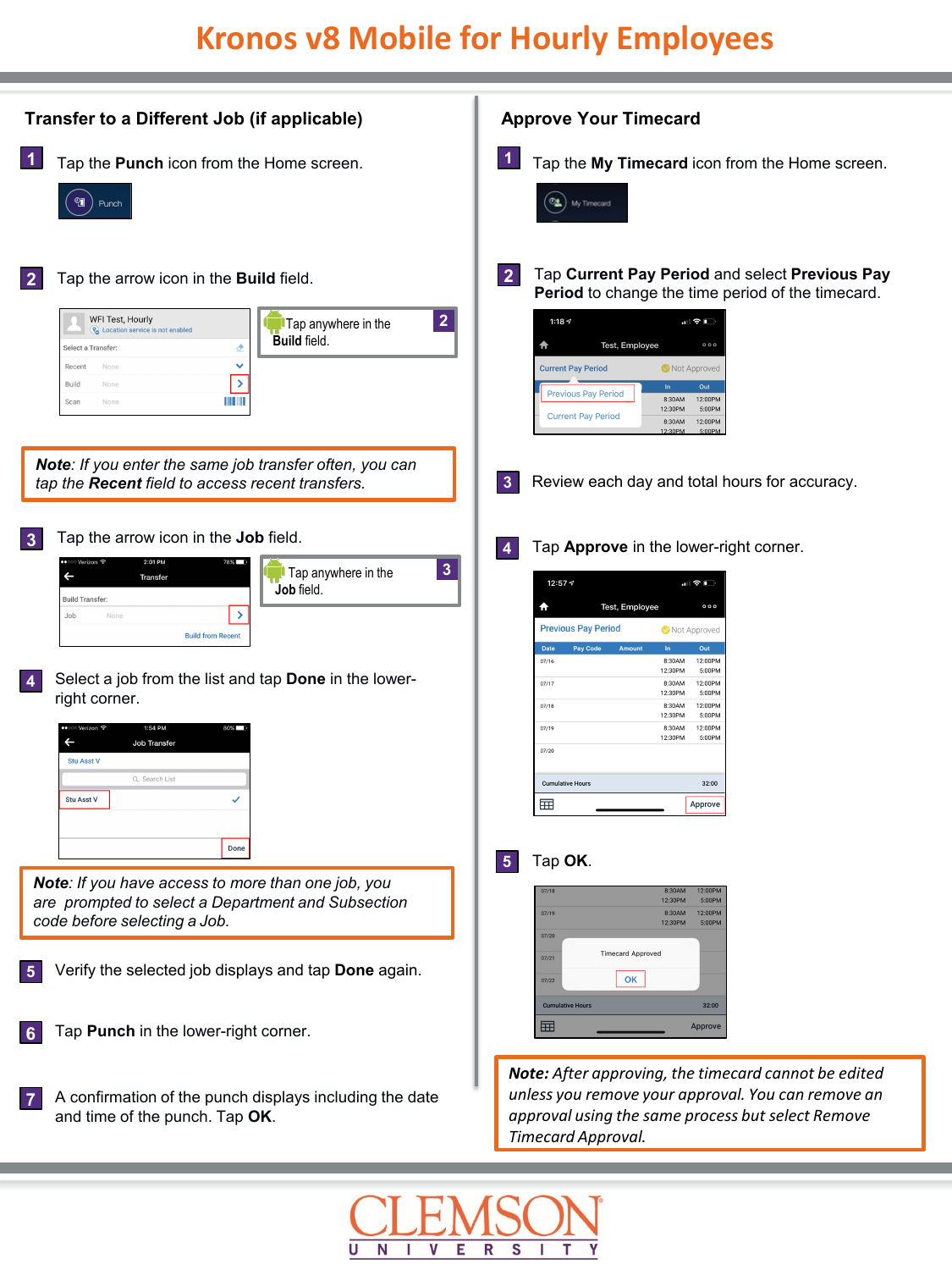#### **Punch In or Out Using Offline Mode**

Transfer to a different job if applicable. Tap **Punch** 1 Log on to Kronos using your Clemson username and **4** in the lower-right corner. password. A message stating "*Unable to contact server*" displays. Tap **Log On**. **KRONOS** Adams, Lauren Select a Transfer: Recent IIIII Unable to contact server q Punch Log On A confirmation displays "*Punch Logged In Offline Activity*". Tap **OK**. **<sup>5</sup> 2** Tap **OK** on the "*Kronos is not available*" message. Punch Logged In Kronos is **Offline Activity** not available. Would you like to launch in<br>offline Mode? Select Retry<br>to attempt establishing an<br>online session. Name: Adams, Lauren<br>08/12/2019, 3:26 PM  $\overline{\mathsf{OK}}$ **6**Next time you log in using "Online Mode" your offline punches automatically sync. **3** Tap the **Punch** icon from the Home screen. Offline Activities Sync in Progress **QT** Punch 100% Completed

#### **Review Leave Accrual Balances**

Tap the **My Accruals** icon from the Home screen. **1**



*Note: Balance totals only reflect approved leave. Pending or unapproved leave requests will not be reflected in the accrual balance total shown.*

| ● 000 Verizon →                 | 4:09 PM     | 83%             |  |  |  |
|---------------------------------|-------------|-----------------|--|--|--|
|                                 | My Accruals |                 |  |  |  |
| Balance as of                   |             | Tue, 07/25/2017 |  |  |  |
| 2 al Pool                       | 3           | 0:00h           |  |  |  |
| Annual                          |             | 58:51h          |  |  |  |
| Annual Leave Pool Recei         |             | 4<br>0:00h      |  |  |  |
| <b>Holiday Comp</b>             |             | 0:00h           |  |  |  |
| Military                        |             | 0:00h           |  |  |  |
| <b>Optional Holiday</b>         |             | 2:00h           |  |  |  |
| Sick Leave                      |             | 42:30h          |  |  |  |
| <b>Sick Leave Pool Received</b> |             | 0:00h           |  |  |  |

**Balance as of Date** The effective date for the balances listed. You can change the date to see forecasted balances. **3 Leave Accrual Type** The name of the type of leave. **2 Balance Totals** The total amount of hours as of the date selected. **4**